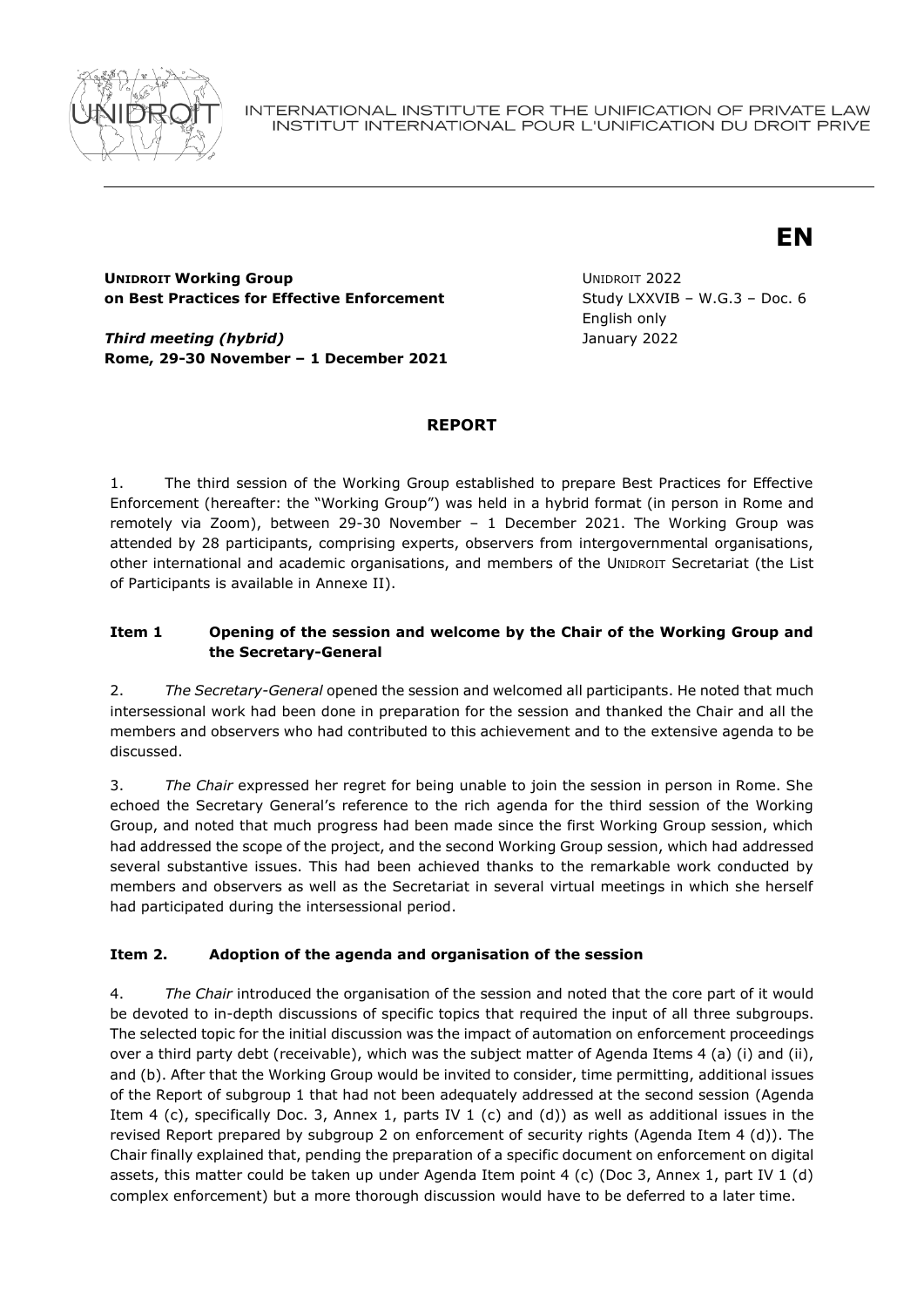5. The Agenda with its annotations was unanimously adopted with the correction of a clerical error.

#### **Item 3 Update on intersessional work and developments since the first Working Group session (Study LXXVIB – W.G.3 – Doc. 2)**

6. Upon invitation by *the Chair*, *the Deputy Secretary-General* referred to Doc. 2 on intersessional work and developments since the second Working Group session. This document contained an update of the Issues Paper (Study LXXVIB – W.G.2 - Doc 2) that had been presented at the second Working Group session.

7. In relation to Preliminary Matters, Format of the instrument and Terminology and Translations, she noted that those paragraphs contained the preliminary decisions taken by the Working Group on such matters and had been flagged as a reminder for future discussion. As regards intersessional work, she recalled that, as suggested by the Chair, three subgroups had been created, with the following provisional titles: (a) Subgroup 1 on enforcement of adjudicated claims (with Fernando Gascón Inchausti and Rolf Stürner as focal points); (b) Subgroup 2 on enforcement of secured rights (Neil Cohen as focal point); and (c) Subgroup 3 on impact of technology on enforcement (Teresa Rodríguez de las Heras Ballell as focal point). The Subgroups had set up an intense working schedule, the outcome of which were the Reports included in Docs 3, 4 and 5 that had been presented for consideration at the (second and) third session of the Working Group. She recalled the need for coordination between the groups and underlined the work that had already been undertaken in this direction. She finally referred to the work the Secretariat had undertaken with the support of the EBRD to set up two Questionnaires for experts coming from various jurisdictions, one general and one specifically related to technology and enforcement.

8. *The Chair* thanked the Secretariat for the helpful Report contained in Doc. 2.

#### **Item 4 Consideration of work in progress:**

#### **Item 4 (a) (i) - Report of Subgroup 1 – Study LXXVIB – W.G. 3 – Doc. 3, Annex 1, part IV 1 (b) (Third Party Debt Orders or Garnishment Proceedings)**

9. *Fernando Gascón Inchausti* and *Rolf Stürner* (Reporters of Subgroup 1) noted that although Document 3 had already been presented during the previous Working Group session, further input from the plenary was needed in order to proceed with the work. They suggested to address the topic of third party debt orders or garnishment proceedings in view of its practical relevance, and to combine it with the special focus on the use of automation contained in Document 4, Annexes 1 and 2, which had resulted from their coordination with the focal point of subgroup 3.

10. Addressing the more general points on third party debt orders listed in Document 3, they began by posing the question of whether or not the sale of the receivable should be permitted as an alternative method of enforcement, generally upon creditor's choice and not only in special cases.

11. In the ensuing discussion, it was noted that the sale of a receivable could be part of different processes. It could be an action of an enforcement agent or other authority in an enforcement procedure against the debtor, by attaching a receivable (third party debt) included in the debtor's assets; it could be an alternative way for a creditor to dispose of a receivable that is the collateral in a security agreement; it could be part of a factoring operation, where the receivable is sold by the account creditor (the creditor of the claim) either with or without recourse, and usually at a discount. One expert warned that in the first situation there would be technical issues in the selection and evaluation of the asset, as well as a potential loss in value when selling the claim as opposed to collecting payment. Others pointed out that a creditor might prefer the sale (outright assignment) of a receivable in certain situations (such as underperforming debt, when the account debtor is not in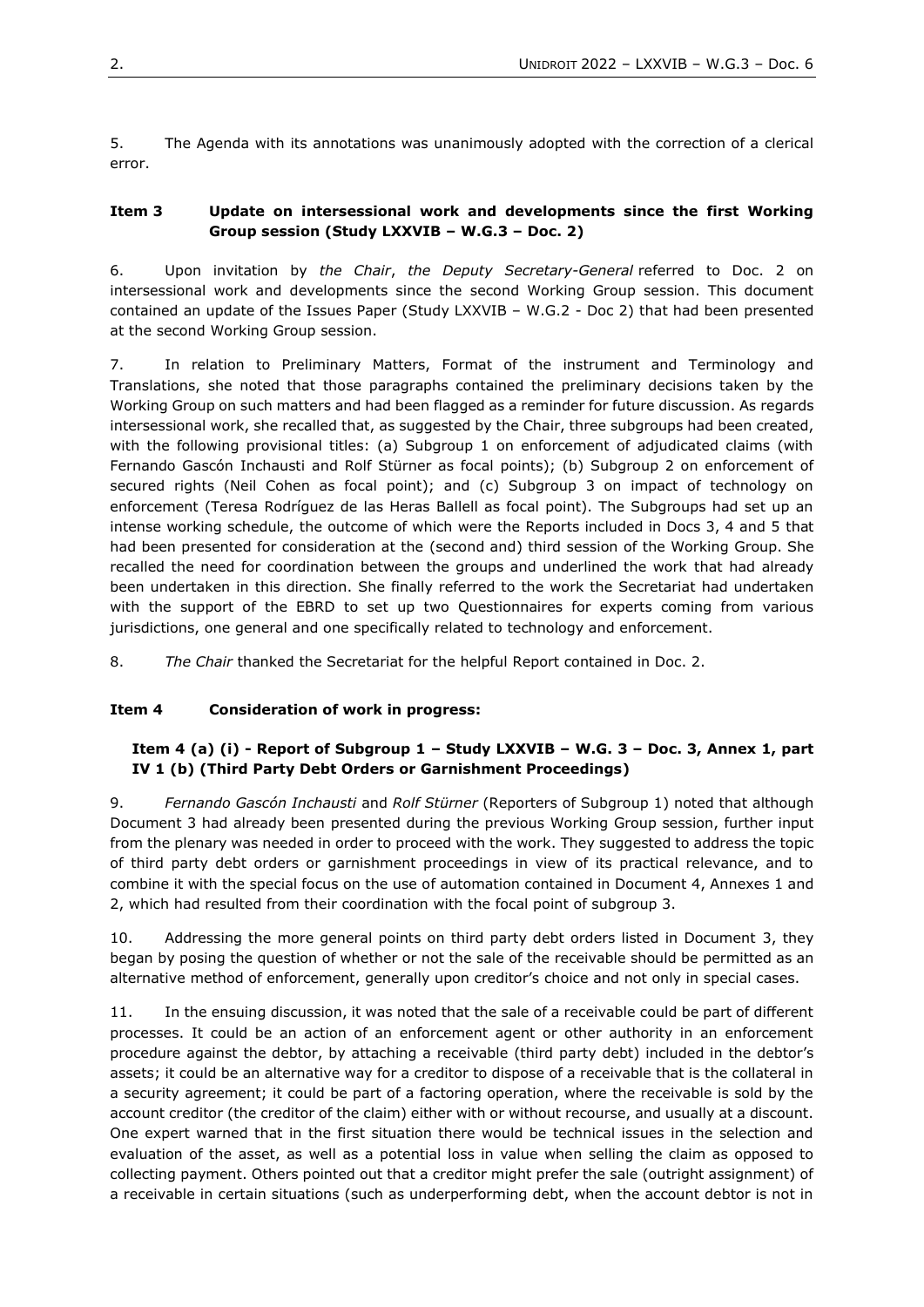a position to pay immediately; or the case of a long-term debt that is not yet due, where the enforcing creditor might prefer to receive (part of) its value in advance). It was also noted that there would be similarities with enforcement on other assets by way of sale.

12. There was consensus that sale (outright assignment) of the receivable could be an alternative method of disposal for the enforcement agent or other enforcing party alongside the collection of the debt. The Reporters were invited to consider the outcome of the discussion in drafting best practices and explanatory comments to them.

13. *The Reporters* moved on to the question of whether the best practices should expressly endorse the principle of priority or the principle of equality of creditors. They introduced the issue referring to the comparative overview in the Report and the pros and cons of the two systems, concluding that their choice would be for a priority principle, also considering the potential application of automation to these proceedings. The Chair opened the floor for discussion. There was agreement that in general, the rule of priority would be more advantageous. At the same time, it was noted that automation would work well in some cases even with the equality principle, and that the principle of priority might have an adverse effect (e.g., create a race to enforcement). One expert suggested that it would be helpful to gather more information on the practical effect of the principle of priority on creditors' behaviour. Whether or not a specific best practice on this matter would be needed in the instrument was also questioned, in light of the fact that that there would be no problem to the extent that assets were sufficient for all creditors. Should that not be the case, the debtor would be insolvent and thus the substantive law of insolvency would apply to determine priorities among creditors (usually with equality as point of departure).

## **Item 4 (a) (ii) (1) - Report of focal points of Subgroups 1 and 3 for the third session (Study LXXVIB – W.G.3 – Doc 4** - **Annex 1): Paper on necessary steps in the enforcement of monetary claims by third party debt orders to integrate automation**

14. The *Deputy Secretary-General* explained the methodology and structure followed in Study LXXVIB – W.G.3 – Doc 4, which had resulted from the cooperation between the focal points of subgroups 1 and 3. She recalled that this document contained a "test case" regarding the interplay between enforcement procedures and automation, with particular focus on enforcement of monetary claims by third party debt order. Annex 1 was a preparatory paper with the aim of understanding where automation should play or already played a role in enforcement procedures. Annex 2 had been prepared on the basis of Annex 1 and contained general and specific draft recommendations on the subject. Neither document should be understood as suggesting a finalised order in the treatment of issues regarding automation in enforcement.

15. *The Reporters of Subgroup 1* presented Annex 1, summarising the different steps of the enforcement procedure in which technology could, or did, play a role. First, enforcement had to start upon application of a party. In this respect, it was noted that creditors would be expected to have varying degrees of digital literacy, which may warrant a different treatment of commercial creditors or creditors assisted by a professional as opposed to individuals. Secondly, the debtor of the receivable (third party debtor or account debtor) had to be informed of the existence of an enforceable title, which would require the existence of an electronic registry where all enforcement titles are registered regardless of when they are produced. It was further noted that registration of such enforceable titles would presuppose a decision on which types of enforceable titles were considered to be registrable, which was a question that had been discussed and had remained open during the second session of the Working Group. In an automated system, the next step would be an automatically generated attachment order notified to the debtor (creditor of the receivable) and to the account debtor. Finally, the system had to allow a period of time for the debtor or account debtor to react and challenge the enforcement before it was carried out automatically. If challenged, enforcement was to be interrupted entailing the possible end of the automated process. In the absence of a challenge, the automated process would be carried out and the amount due would be transferred automatically from the account debtor to the enforcing creditor.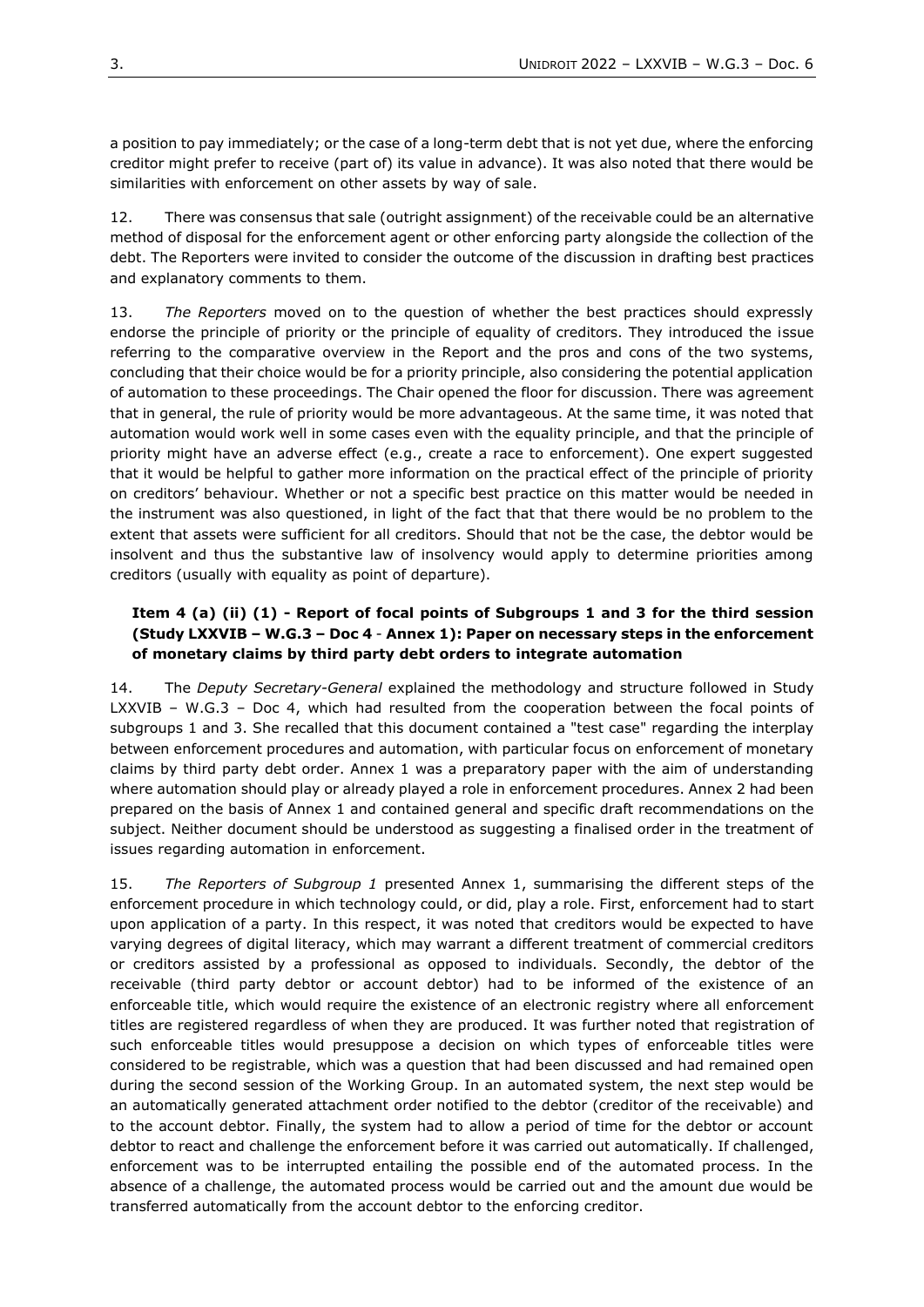16. In the ensuing discussion, the functional approach of the paper was considered to be useful. It was suggested that there would be an additional step to consider, i.e., provide information that the claim had been satisfied once the system had successfully completed the steps. *The Reporters* noted that this would reverse the usual burden of proof on the debtor. *The Chair* suggested to find suitable examples of how this issue is regulated in practice in existing automated systems.

17. Another issue presented by *the Reporters* concerned the need for the creditor to access information on the debtor's assets. They emphasised that such information was often difficult to obtain in current legal systems, and access to it would be facilitated by the use of an interconnected platform to gather information from banks, social security and tax authorities etc. This topic elicited an ample discussion within the Working Group, which raised the questions on how, to what extent, and when, information should be accessible. It was highlighted that information on the debtor's assets (e.g., bank accounts) should be available in advance, so as to allow a judicial officer to decide on the enforcement action (such as in the automated pre-enforcement phase that had been introduced in one jurisdiction). *The Reporters* said that situations where the creditor is already in possession of the information should be distinguished from those where the creditor is not and would have to apply to the enforcement authorities, with different results depending on the legal system.

18. A more general issue discussed by the Working Group was compliance with privacy and fundamental rights in this context. In this respect, the question was raised of whether the debtor would be obliged to fully disclose all its assets outright, as opposed to this obligation falling only as a second step (after a first attempt to enforce). Whether or not parties should be allowed to use their contract to vary the obligations to disclose information was also questioned, as was the appropriateness of including sanctions for non-compliance of the debtor. Some experts suggested introducing an option for the debtor to choose to provide information on certain assets only, to avoid undue intrusion on the debtor's privacy. Other experts, however, argued that this could affect the effectiveness of the enforcement, as the debtor might strategically choose to disclose assets against which it was difficult to enforce.

19. There was general agreement that this fundamental issue was not exclusive to automation but would be exacerbated by it in this context, due to the additional risks for the debtor's privacy because of information stored in registries accessible to a wider audience, or in the case of enforcement on specific assets such as digital assets. Moreover, problems could ensue because of the automated and potentially irreversible enforcement on certain assets on the basis of the information provided by the debtor or/and available to the automated enforcement system. It was also highlighted that of the issue was addressed in one of the recommendations proposed in Annex 2, which suggested a possible balance between the need to provide information and that of ensuring protection of debtor's privacy. In conclusion, *the Reporters* highlighted that the system should avoid putting non-performing debtors in the privileged position of choosing whether, and to what extent, to provide information, but should at the same time ensure adequate protection of debtor's data.

#### **Item 4 (a) (ii) (2) - Report of focal points of Subgroups 1 and 3 for the third session (Study LXXVIB – W.G.3 – Doc 4** - **Annex 2): Paper suggesting best practices for automation in the enforcement of monetary claims by third party debt orders**

20. *The Chair* gave the floor to *Teresa Rodríguez de las Heras Ballell, Reporter for Subgroup 3*, who explained that Annex 2 contained five general recommendations on automation, followed by more specific automation recommendations that followed the steps described in Annex 1. She described the scope of "automation" as not being limited to the use of electronic means to submit documents and send and receive communications, but extended to cover algorithmic decision making including the use of artificial intelligence.

21. The general idea in the first recommendation was to introduce a higher threshold of protection for individual parties that were not legally represented. While there was general support for the proposal, in order to give a clearer recommendation to legislators, there was a discussion on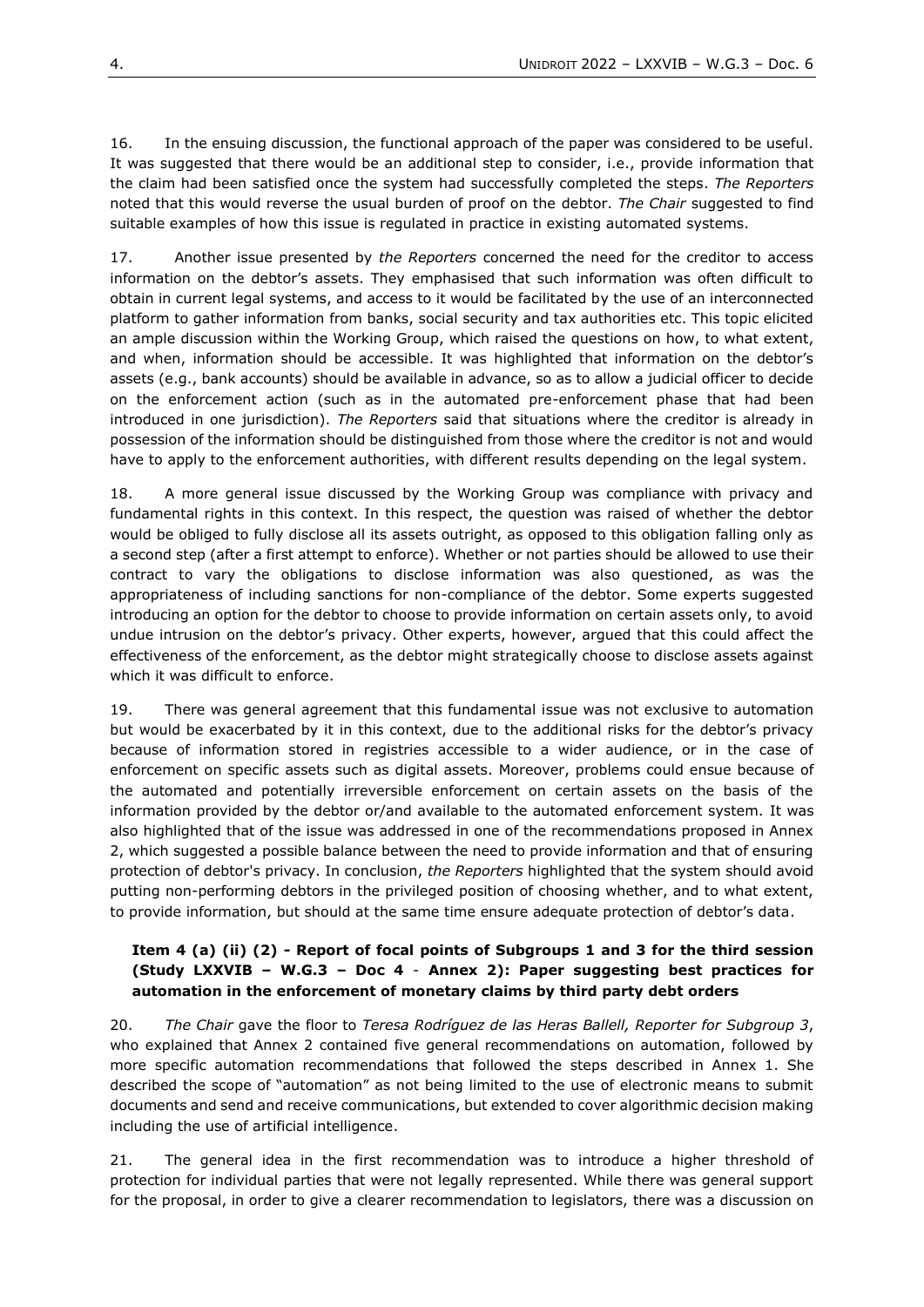whether the best practices would have to be more detailed or if such a level of generality would be the only achievable outcome. There was consensus that more details and concrete examples could be provided, at least in explanatory commentaries to the best practices; an expert, however, suggested that even a general provision should contain some guidance on how the full exercise of rights of parties would be protected, e.g., through more specific provisions on notifications. In this regard it was noted that it would be appropriate to distinguish between debtors that would be legally required to participate in an automated system (e.g., commercial enterprises, professionals) and individuals who would not be under such an obligation. It was further suggested that the best practices should provide incentives for debtors to be registered or otherwise formally recognised in the case of commercial parties. This would entail having electronic access and traceability, a formal recognition which was not yet widespread in many emerging markets. The need for the instrument to refer to this issue and to possible practical solutions at some point was highlighted. One expert noted that electronic service would have to be treated differently than general electronic communications, and would require a confirmation of receipt in order to be effective, in application of the general rules for service, and by way of protection against potential failures of electronic communication. Another expert noted that if a party had the choice of opting into an automated process, it would usually bear the responsibility of being reachable through the means provided by the automated system. In practice, participants opting into automated decision-making processes are often not legally represented in a traditional sense, however this would not necessarily entail the need for special protection if there were no issue of access to justice. Yet another expert warned that opt-in mechanisms could conceal a lack of choice (e.g., in the case of adhesion contracts with consumers).

22. *The Reporter* acknowledged that the principle embodied in the first recommendation was expression of a general policy that could be accompanied by more detailed suggestions, not necessarily however in the black letter rules. She also specified that the best practices only covered automated proceedings, and not simple electronic communications. Referring to later recommendations, particularly on notifications, she noted that on the one hand one could rely on existing best practices already developed at international level (e.g., UNCITRAL instruments on electronic commerce), on the other hand one should consider all existing and now prevailing technological alternatives in the context of automated proceedings (e.g., digital accounts instead of more traditional communications sent by one party and received by the other). The Reporter acknowledged the importance of protecting parties in specific circumstances.

23. The Working Group went on to address the issue of whether the debtor should be granted the right to object to the use of full automation affecting its rights. *The Reporter* noted that this was not a novel issue (e.g., it was covered in European legislation on the protection of data) but that granting an unfettered right to object to the use of automation when it was generally applied might not work if there were no reasonable alternatives (e.g., if the legal system had moved to totally automated proceedings).

24. *The Reporter* addressed the second recommendation, which was specifically linked to an automated system. The operator of the system should ensure that the user be aware that it was interacting with an automated system with no human intervention. It was noted that the recommendation referred only to the existence of an automatic procedure and not to its functioning. The recommendation was generally accepted, however was suggested that it should be made clear when notices or information were to be provided. An expert noted that in automated proceedings of attachment of receivables, an agreement would usually be concluded in advance as to all aspects of the automation (its use, its specific functioning, the time of inception…).

25. *The Reporter* then moved to the third recommendation on the identification of parties. The purpose of this best practice was to ensure that parties were duly identified through a reliable and appropriate method. For example, requiring electronic signature or complex biometric identification would not be appropriate in all circumstances, if a simpler and more trustworthy alternative could be adopted. While there was unanimous agreement on the substance, the recommendation was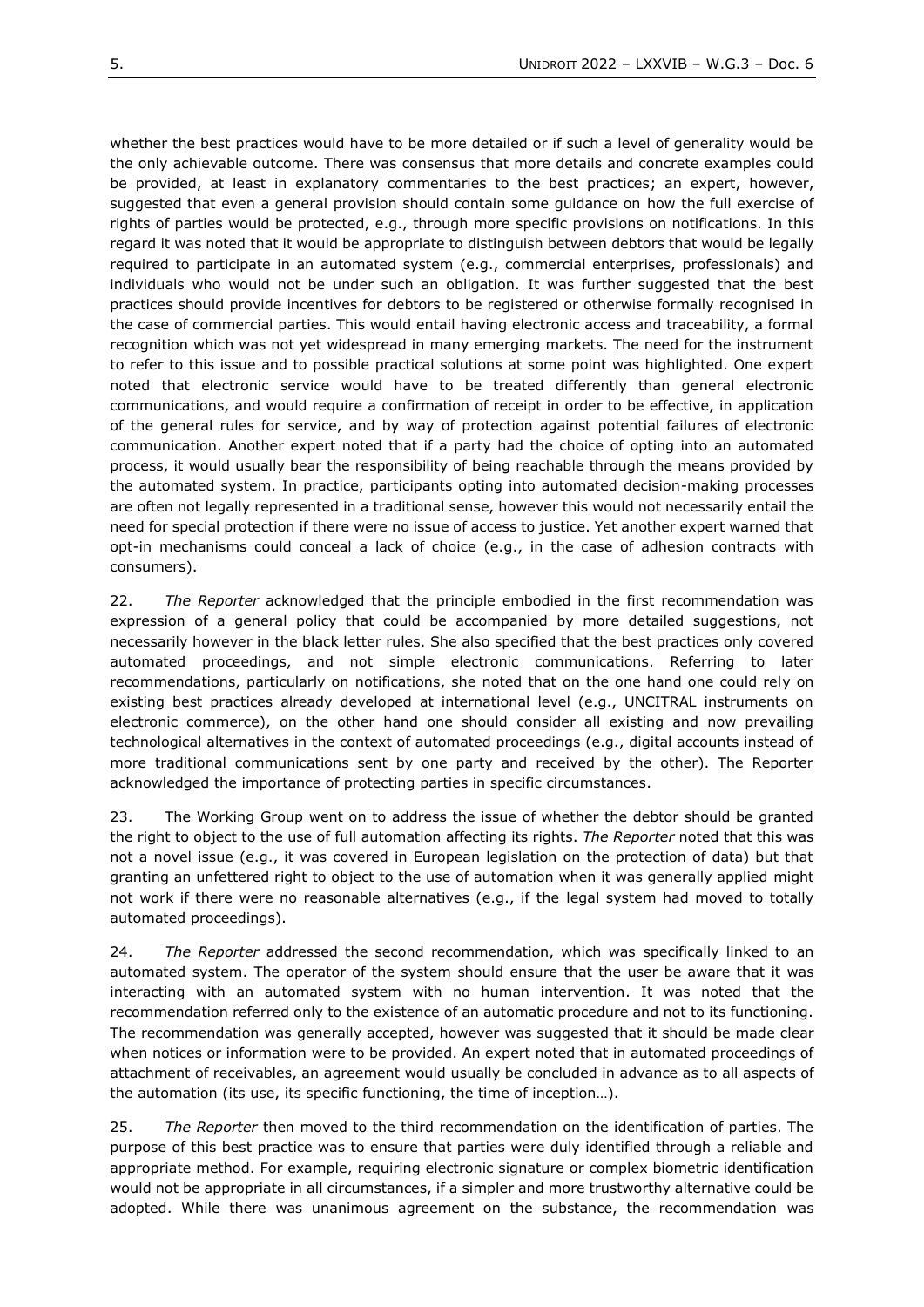considered to be too general by some experts, who called for more granularity in the best practices themselves. The Reporter however expressed a concern that there would have to be an excessive level of detail in the black letter provision, making it difficult to draft a technologically neutral text, and suggested that more detailed illustrations and examples should be included in the commentary in this specific case. One of the experts suggested that the comments could be structured in such a way as to facilitate visibility of such content.

26. *The Reporter* went on to illustrate the more specific recommendations based on Annex 1, starting with the automated generation of the attachment order (step 3). First of all, if the attachment order were automatic, it should ensure that the system incorporated reference to all rights or preferences or exceptions deriving from substantive or procedural law. According to the Reporter, the best practice should not restate such rights or preferences as they would depend on the applicable law but should impose that the system be designed in such a way as to take them into account before issuing the attachment order. Secondly, the system should include expeditious complaint-handling mechanisms to mitigate the risk of errors in a potentially irreversible situation, for example review processes. Finally, in the case of automation the law should provide liability rules for damages and losses caused by automated decision-making, as a new recourse procedure within the system itself.

27. The discussions revealed differences of interpretation by the experts, and a general agreement on the need to reword certain expressions in the recommendations. From a substantive point of view, it was queried whether an automated system could really include all the legal provisions that should be considered, particularly since the current text of the black letter rule did not recognise that the burden of raising certain objections or defences under procedural law might lie on different parties (e.g., the debtor itself). Other experts read the first and third best practice as a way to ensure full compliance with any applicable domestic law, making it clear that an automated system would not be placed outside of the generally applicable substantive or procedural rules, while in the second recommendation on complaint-handling mechanisms they identified an innovative element providing an ad hoc protection of the parties in automated systems. *The Reporter* agreed that the recommendations could cover different situations and that a new formulation could be useful; it additionally noted that a distinction was to be made between recommendations that did not purport to modify existing rules from those providing additional protection required due to the automated nature of the proceedings.

28. Next, the Working Group discussed the special provision on the possibility for the debtor or the third party debtor to challenge the attachment order (step 4). To that end, *the Reporter* noted that a number of steps would be appropriate from a technological point of view: (i) the debtor and third party debtor should be notified; (ii) the third party should be notified before the debtor in order to avoid abusive or opportunistic behaviour by the debtor; (iii) a mechanism to challenge the attachment should be implemented and available; (iv) the system should be programmed to delay the effectiveness of the attachment order until a specific period had elapsed without challenge. The ensuing discussion focused on the benefits and potential risks of granting a period of two weeks before the attachment order became effective, in order to avoid irreversible effects for the parties involved.

29. To conclude, *the Reporter* presented the general best practice on human oversight and human review (recommendation E). In the ensuing discussion, it was agreed that the drafting of the recommendation should be more articulated and clarified in order to avoid misunderstandings. In particular, it should be clarified that the recommendation did not purport to introduce specific rights to individuals to raise objections interrupting the automatic process, but worked at a more general level, referring to oversight at systemic level to avoid such risks as unexpected, unpredictable or discriminatory outcomes. It was further noted that the term "human intervention or oversight", based on the EU legislative terminology, was not sufficiently clear, as it could be construed to be referring to the building of the algorithm and the auditing of its results, or to imply human intervention on the computational aspects informing the decision.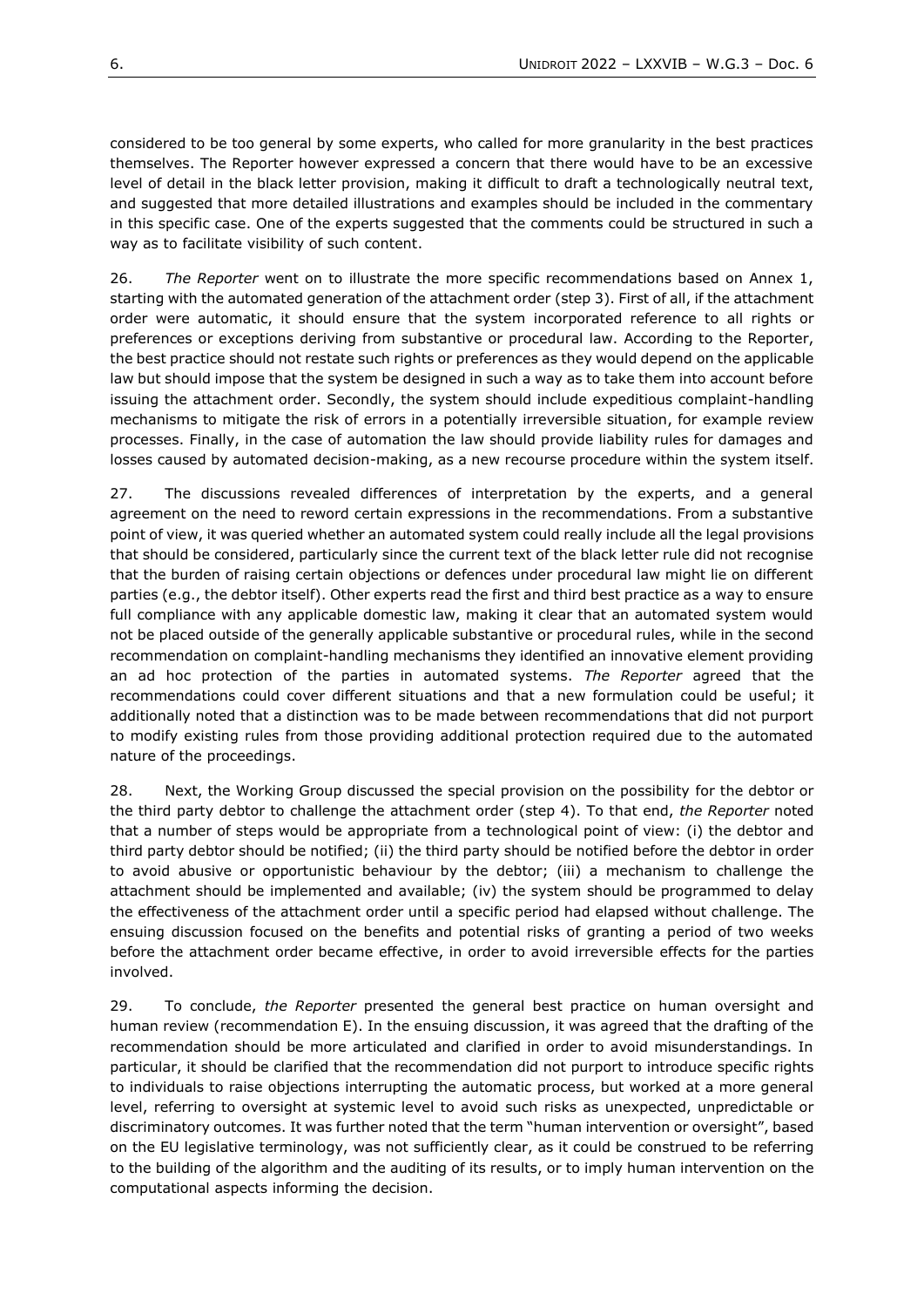## **Item 4 (b): Special focus on enforcement of security rights over receivables and automation (Report of Subgroups 2 and focal point Subgroup 3 - Study LXXVIB – W.G.3 – Doc 5, Annex C)**

30. *Neil Cohen, Reporter for Subgroup 2,* was asked to present Annex C of the Report of Subgroup 2 on enforcement of security rights over receivables and automation (Study LXXVIB – W.G.3 - Doc 5). Document 5 was the result of the intense intersessional work of the subgroup members and observers, and Annex C had been developed in coordination with the focal point of Subgroup 3 for the part on automation. At the outset, he recalled the specific context of the law of secured transactions and in particular the work that had already been done in the field by sister organisations, particularly UNCITRAL, which provided consensus-based benchmark standards for the current project. In respect to receivables, he noted that this type of collateral raised specific questions that were addressed in Annex C, which had been developed by a team composed of Fábio Rocha Pinto e Silva and Teresa Rodríguez de las Heras Ballell (Reporters for Annex C).

31. The *Reporters for Annex C* addressed the main policy decisions discussed by the subgroup in relation to enforcement on receivables.

32. The definition of the term "receivable" had given rise to considerable debate in drafting the document. During the discussion, the experts noted that there had been two different issues: the coverage of the term "receivable", which was deliberately restrictive in the international instruments developed by UNCITRAL, and the scope of the enforcement project, regardless of the terminology used to refer to specific types of assets. It was proposed by several experts to narrow down the definition of receivable to address their most common forms. However, no consensus was reached on whether enforcement on other more sophisticated assets should be excluded from the project, or included but subject to special rules. Experts warned of the risk of repeating existing international rules applying to such specific assets less comprehensively, without providing added value, which should focus on enforcement issues. This matter was deferred to further consideration by the Working Group.

33. The interconnection between the general rules on disposition of collateral and the special rules on enforcement on receivables was further discussed. *The Reporters* explained that Annex C focused on the methods of enforcement that were specific to receivables but did not suggest a preferential method to the legislator or the parties. It was also recalled that Annex C should not be read alone, but in conjunction with what was provided in the other parts of the Report, including the extent and limits of party autonomy. Experts suggested that the relationship between general and special rules should be better clarified in the structure of the document.

34. The discussion then turned to the additional note on automation which covered a different scenario than the one that had already been discussed for third party debt orders, explaining the difference in the proposed best practices. The Reporter dealt with fully automated systems for the enforcement of receivables and the particular hypothesis of smart contracts to execute, in case of default, the corresponding remedies.

#### **Item 4 (c): Additional issues from the Report of Subgroup 1 for the second session (Study LXXVIB – W.G.3 – Doc. 3, Annex 1, part IV 1 (d) - charging orders on land)**

35. *The Reporters for Subgroup 1* introduced the topic on the basis of part IV 1 (d) of Document 3, noting at the outset that legal systems differed on the subject matter, which made it more difficult to develop harmonised rules.

36. A first intensive discussion took place on the issue of registers, which the Reporters considered to be a recommended feature of the legal system to facilitate enforcement, to allow for the proper functioning of automation among other things. The Reporters recommended the introduction of a form of record entry or registration of the land in order for enforcement to proceed most effectively. The participants of the Working Group unanimously agreed on the need to formulate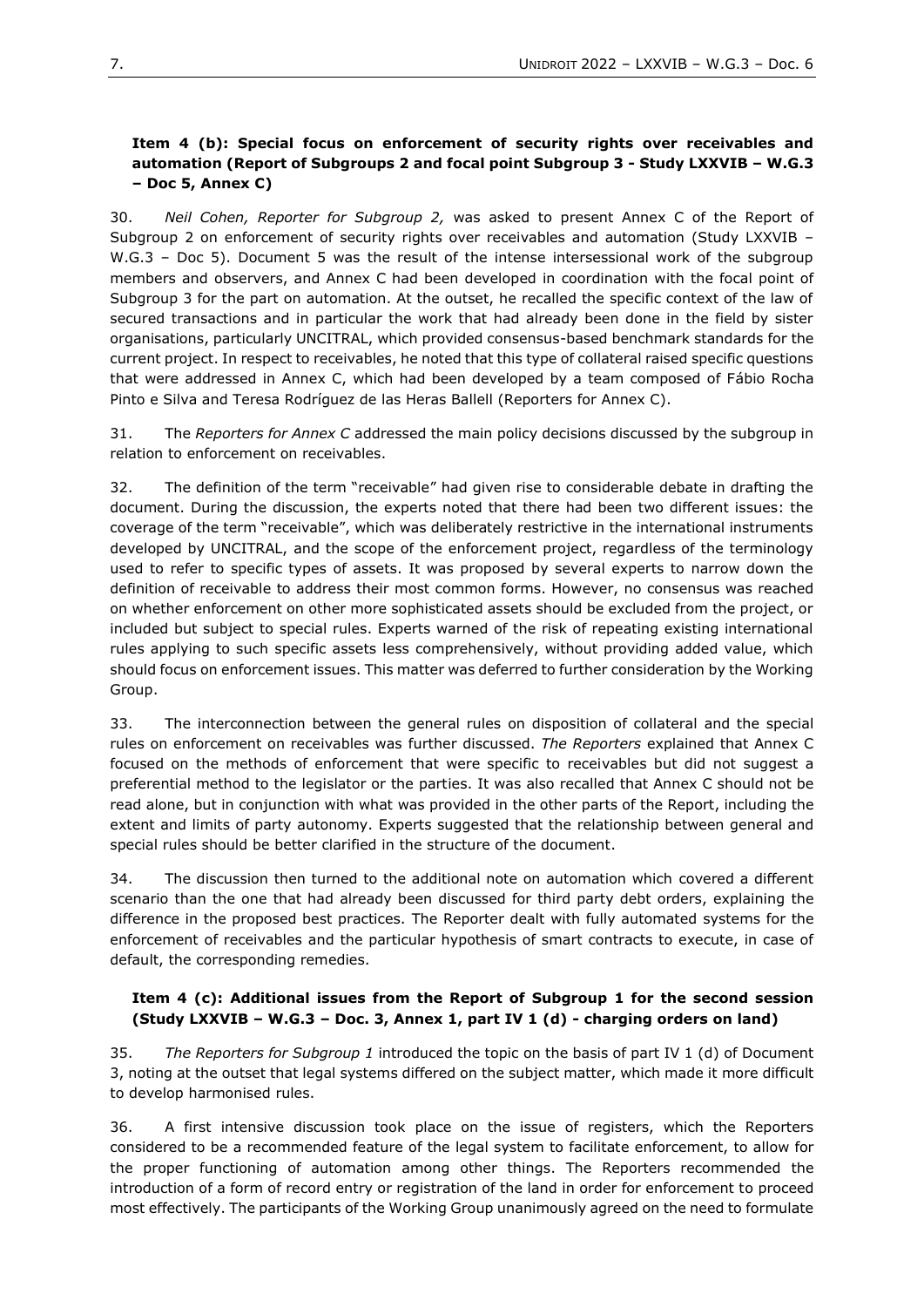a recommendation on this issue, advocating the requirement of some form of registration. Several experts pointed to the difficulties of suggesting a specific type of registry system; the Working Group underscored the desirability of introducing a system that would, in the absence of centralisation, allow for interoperability and accessibility of different registries to the extent possible, while at the same time recognising the constitutional and political obstacles that might arise in practice. One expert suggested adopting a "progressive" best practice that formulated degrees of completeness of the register up to the most complete degree of automation. The connection between registries and enforcement through sale (public or private) was also discussed. The Working Group discussed whether there would be good reason to provide buyers with special protection in public sales, and experts expressing different views on the matter, which was deferred to a later decision.

37. The Reporters then shifted the discussion onto the matter of e-auctions for the sale of land. One expert suggested that the project should focus on the governance or management of the platform, its localisation (link to a specific jurisdiction) and the compliance of the system with existing substantive and procedural law. In relation to the design of the platform, another expert questioned the efficiency of building a dedicated platform for public sales on specific types of assets in smaller jurisdictions as opposed to creating more encompassing platforms. This led the discussion to the financing and maintenance of the system, which would fall on the authority designated for the platform's management. Several experts agreed on the suggestion that the Working Group should opt for a general best practice including a minimal requirement for the need for supervision or other means of control by public bodies, but not imposing public ownership or direct management by public authorities, nor a specific manner of supervision or control.

38. A general agreement on the use of automation in the framework of public enforcement over land emerged from the debate. It was noted that there would have to be a distinction between automated platforms that prepared a sale without completing it (providing information and matching parties), and e-auctions that were transactional, enabling the sale of the asset. There was a discussion on the appropriate degree of automation in the field of enforcement over land, in view of the existence of several public law requirements (authorisations, licenses or restrictions on transferability or use of land, etc.) and special rules on the transferability of immovables that should be taken into account, among other things. The Working Group agreed that an automated system would have to be fully compliant with the requirements of the applicable law, which was deemed difficult to achieve in practice at present but not to be excluded in light of technological developments.

## **Item 4 (c): Additional issues from the Report of Subgroup 1 for the second session (Study LXXVIB – W.G.3 – Doc. 3, Annex 1, part IV 1 (c) - Complex Enforcement on Special Assets and Receivership)**

39. *The Reporters for Subgroup 1* introduced the subject of complex enforcement, indicating that the recommendations were still general for the time being, and needed the input of the Group. They advocated a functional approach to the topic avoiding conceptual definitions. They also noted that the enforcement procedure should mirror all transactional steps necessary to transfer the asset.

40. A debate ensued on what should be included in this section. It was argued that it was intended to address different forms of complexity that would require different treatment or at least a more precise identification of the type of complexity. Factual complexity depended solely on the factual circumstances of the enforcement, whereas there were also situations of legal complexity deriving from special rules generally applicable to the transfer of the asset. Another kind of complexity was linked to the particular nature of the asset that made traditional enforcement rules more difficult to apply (as it might be the case for digital assets). It was queried whether or not it would be sufficient to solve the second type of complexity by referring to the law governing the transfer instead of going into specific requirements.

41. With regard to digital assets, it was pointed out that they could not be bundled together as a single category, and that enforcement mechanisms should consider such diversity depending on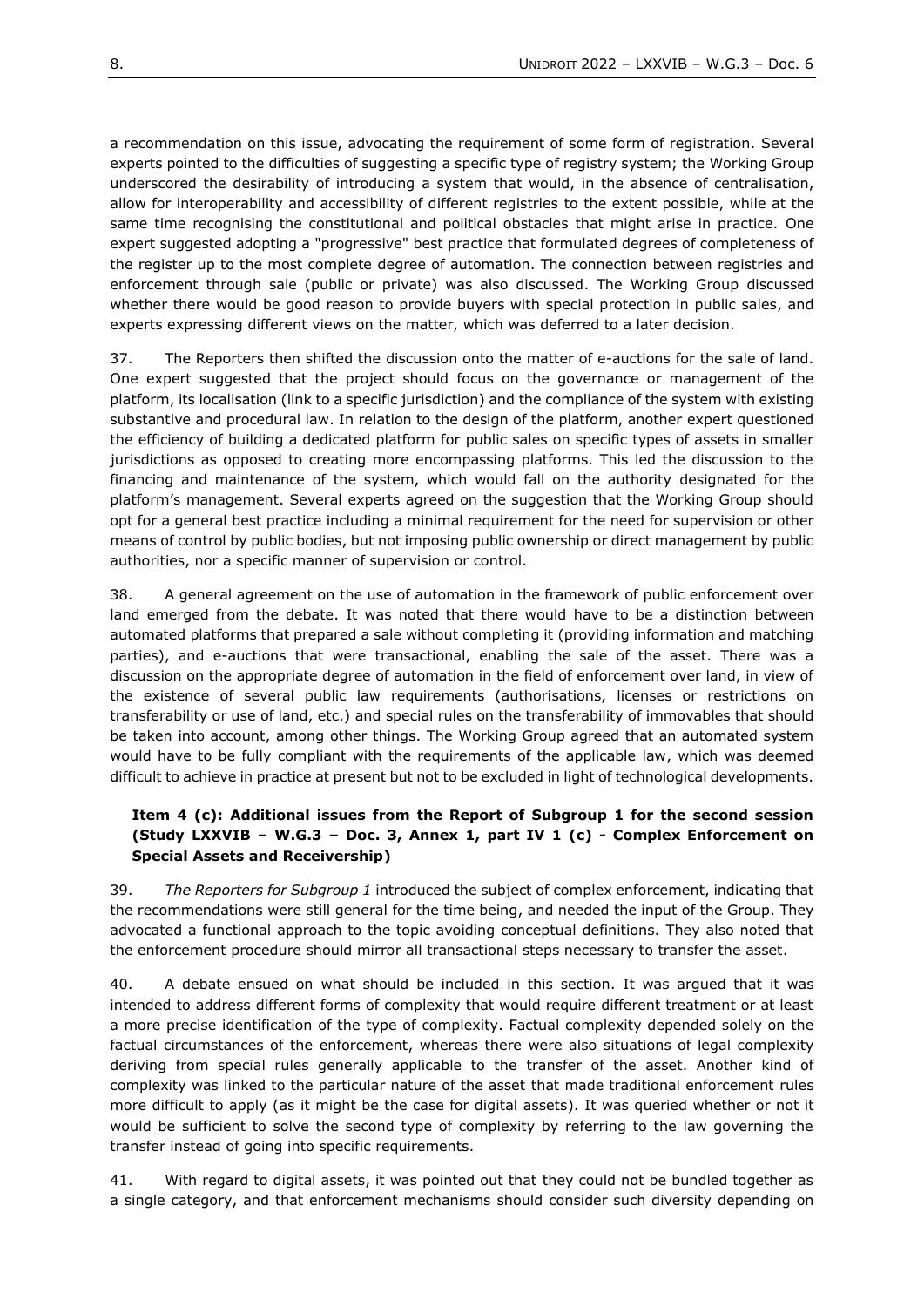the type of digital asset (for example, native cryptocurrency, or tethered digital assets representing another right such as a license or a valuable asset…) and on the technology used, which would in turn influence the way assets were transferred. Experts then discussed the problem of tracing of, and access to, digital assets for the purpose of enforcement. It was suggested that in many legal systems enforcement agents lacked the means to trace digital assets without the debtor's cooperation, especially when they were kept in a personal wallet with no intermediary, and that other means of putting the non-compliant debtor under pressure should be considered.

42. In conclusion, *The Chair* thanked the participants for a very informative discussion and supported the Secretariat's proposal to address this issue at a dedicated intersessional workshop in January 2022.

#### **Item 4 (d): Additional issues from Report of Subgroup 2 for the third session (Study LXXVIB – W.G.3 – Doc 5 – Annex B)**

43. *The Reporter for Subgroup 2* introduced Annex B of Study LXXVIB – W.G.3 – Doc 5, which was a revised version of the text that had already been presented and discussed at the second Working Group session. He suggested that the Working Group address two sections, Annex B (disposition of collateral) and Annex D (variation or adaptation of enforcement rules through private agreement between the parties).

44. *Richard Kohn* and *Fábio Rocha Pinto e Silva, Reporters for Annex B,* noted that the recommendations in Annex B should not be controversial to a large extent because they were based on well-respected international guidance instruments on the subject matter developed by UNCITRAL that promoted investment and financial stability for all companies, particular small and medium enterprises. They were however necessary for several reasons: the new instrument should be comprehensive and include rules on disposition of collateral; guidance on disposition could be particularly useful for those countries that had not implemented a fully-fledged reform of secured transactions law based on international best practices but could still be reminded of their existence and in any case take advantage of effective rules for enforcement on collateral; such fundamental principles governing disposition would have to be considered when implementing technology-based innovations; finally, the instrument would introduce additional guidance, partly deriving from the application of new technologies, that could be useful for legislators.

45. The Reporters went through the proposed recommendations in Annex B, which did not raise comments, and went on to focus on the aspects of the best practices that contained added value in respect to existing UNCITRAL guidance documents. In the ensuing discussion the Working Group debated the possibility for the creditor to be the purchaser in a public sale using credit bidding, or else to appropriate the collateral. The Reporters noted that the Model Law authorised credit bidding in a public sale only if all the creditors agreed to resort to it, but did not provide for appropriation at evaluation in a public sale. They also explained that this was a different issue than that provided for in Best Practice 5, which was a modified form of agreed-upon appropriation post-default through the transfer of the asset by the debtor in lieu of enforcement, to satisfy the creditor's claim. *The Chair* warned that great care should be taken when departing from the Model Law. The *Deputy Secretary-General* suggested to ask the experts to provide more arguments after the session.

46. The Working Group further discussed the proposal to make use of "expedited" judicial proceedings for debtor's oppositions. Some experts noted that the best practices referred to expedited judicial proceedings in other contexts, and that a more precise description of what was meant with this expression would be useful. Relevant examples were requested from the Reporters in order to better understand the issue. The *Secretary-General* noted that more information should be gathered on what would usually hinder effective enforcement in many countries and on existing special proceedings to deal with oppositions in enforcement, and emphasised the need to give more guidance to legislators on these matters in a propositive and non-prescriptive way.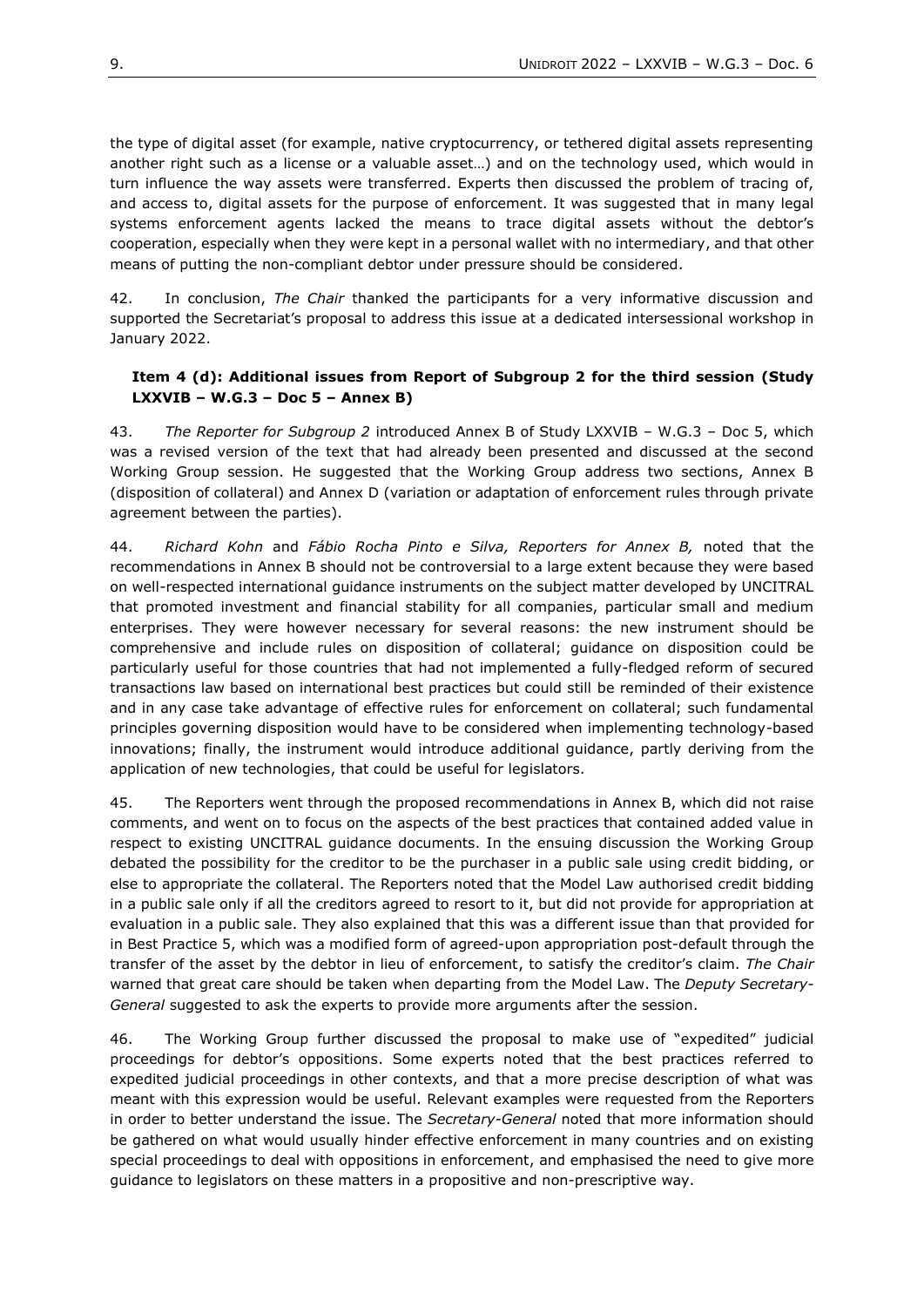47. One expert finally suggested that the introductory language of the best practices in this Annex ("The law should provide") would benefit from simplification; while acknowledging this point, *the Chair* noted that this suggestion should be retained and applied when undertaking a revision of the style of all best practices for their harmonisation.

# **Item 4 (c): Additional issues from Report of Subgroup 2 for the third session (Study LXXVIB – W.G.3 – Doc 5 – Annex D)**

48. *Felix Steffek*, *Reporter for Annex D,* was asked to introduce the revised best practices on the extent of party autonomy in enforcement. They were based on the assumption that party autonomy can reduce the cost of enforcement, though the discussion during the second Working Group session had also shown that limitations to party autonomy should be included and carefully drafted so as to not constitute an obstacle to effective enforcement. The proposals had been amended accordingly to reflect the Working Group's preference to limit ex-ante party autonomy and follow existing international legislative guidance texts more closely.

49. He focused on Recommendation No. 3 in particular, which had been modified substantially to accommodate a limitation of ex ante party autonomy. Recommendation No. 5 was discussed next, with particular attention to the meaning of the expression "may not adversely affect". It was suggested that the policy underlying this text should be better explained. *The Chair* concluded that there appeared to be a generalised consensus on the policy of the amended recommendations.

# **Item 5: Organisation of future work**

50. Before addressing this agenda item, *the Chair* gave the floor to the *representative of UNCITRAL*, who recalled the organisation's interest in this project as an observer because of its relationship with UNCITRAL's work, particularly the newly approved project on Asset Tracing and Recovery in Insolvency, as well as UNCITRAL's current work on Artificial Intelligence. She expressed satisfaction that the work of UNCITRAL was referred to in the documents but warned against inadvertently deviating from UNCITRAL instruments when citing parts of them outside of their context or changing terminology to refer to the same concepts.

51. The *Deputy Secretary-General* suggested some possible actions for the future, emphasising the need to continue with the fruitful intersessional work and that the Working Group should consider prioritising several topics. First, there was the need to further address enforcement on digital assets in cooperation with the Digital Assets Working Group. Secondly, it would be necessary to continue to deal with innovations in legislation and practice, particularly concerning the use of technology. Finally, it would be important to provide a first draft outline articulating the relationship between the general framework of the project and its more specific aspects.

52. In relation to the dates for the next sessions of the Working Group, she noted that the UNIDROIT Governing Council had agreed to allow an additional year to the project in view of the intense work carried out and the ample scope of the project. Two official sessions had been envisaged for 2022: one in Spring and the other one at the end of the year. The Secretariat would reach out to the Working Group to ensure an early determination of the dates for the sessions.

# **Items 6 and 7. Any other business. Closing of the session.**

53. In the absence of any other business, *the Chair* thanked the Working Group and the Secretariat for a most fruitful and interesting three-day discussion, and declared the session closed.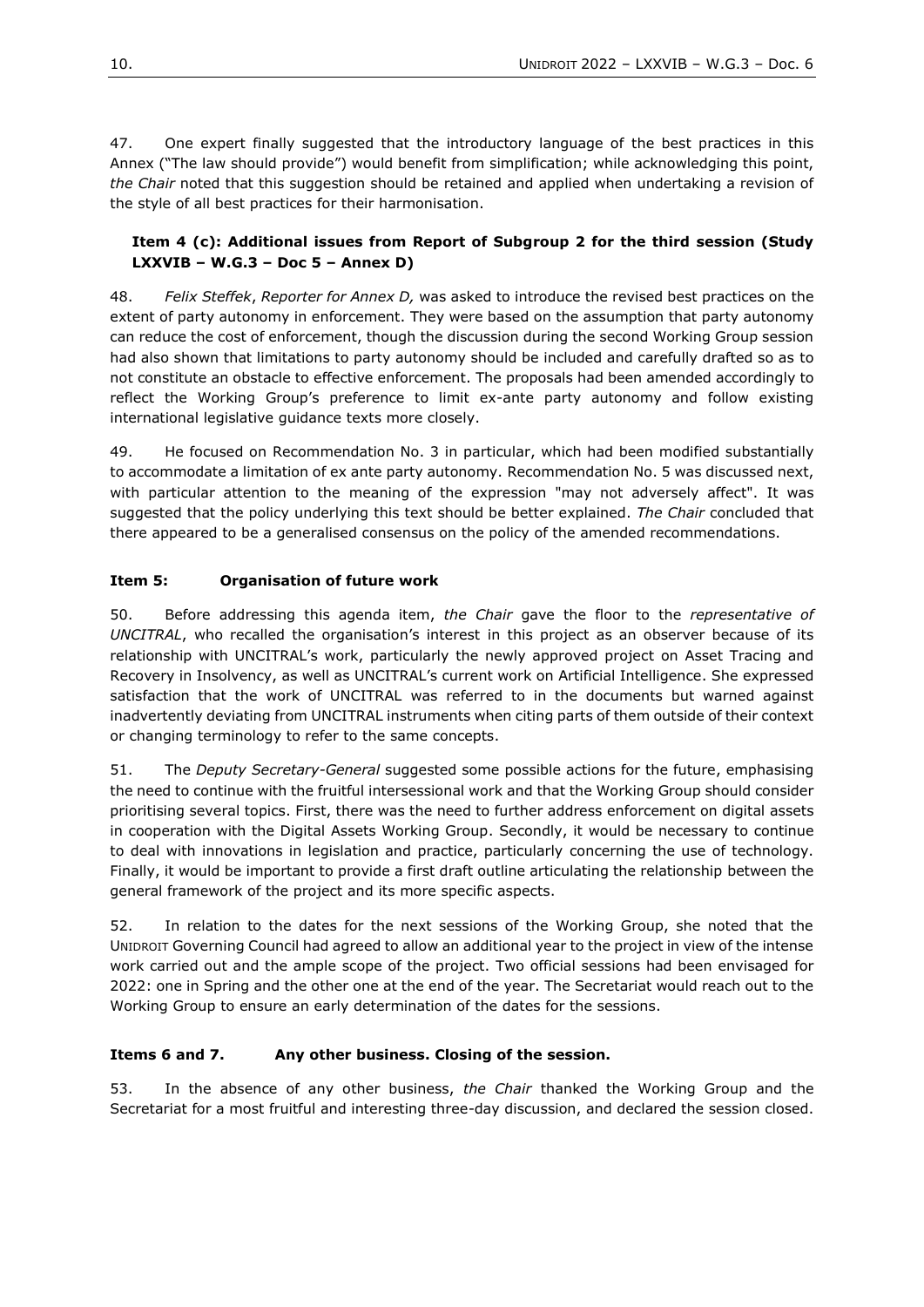#### **ANNEX 1**

#### **AGENDA**

- 1. Opening of the session and welcome by the Chair of the Working Group and the Secretary-General
- 2. Adoption of the agenda and organisation of the session
- 3. Update on status of the project and intersessional work (Study LXXVIB W.G.3 Doc. 2)
- 4. Consideration of work in progress:

(a) Special focus on enforcement of monetary claims by third party debt orders and automation

i Report of Subgroup 1 for the second session - Study LXXVIB – W.G.3 – Doc. 3, Annex 1, parts IV 1 b (Third Party Debt Orders or Garnishment Proceedings)

ii Report of focal points of Subgroups 1 and 3 - Study LXXVIB – W.G.3 – Doc 4):

1 Annex 1: Paper on necessary steps in the enforcement of monetary claims by third party debt orders to integrate automation

2 Annex 2: Paper suggesting best practices for automation in the enforcement of monetary claims by third party debt orders

(b) Special focus on enforcement of security rights over receivables and automation (Report of Subgroups 2 and focal point Subgroup 3 (Study LXXVIB – W.G.3 – Doc 5, Annex C, p 18- 24)

(c) Additional issues from Report of Subgroup 1 for the second session (Study LXXVIB – W.G.3 - Doc. 3, Annex 1, parts IV 1 b (Third Party Debt Orders or Garnishment Proceedings); IV 1 c (complex enforcement) and IV 1 d (charging orders on land))

(d) Additional issues from Report of Subgroup 2 for the third session (Study LXXVIB – W.G.3 – Doc 5)

- 5. Organisation of future work
- 6. Any other business
- 7. Closing of the session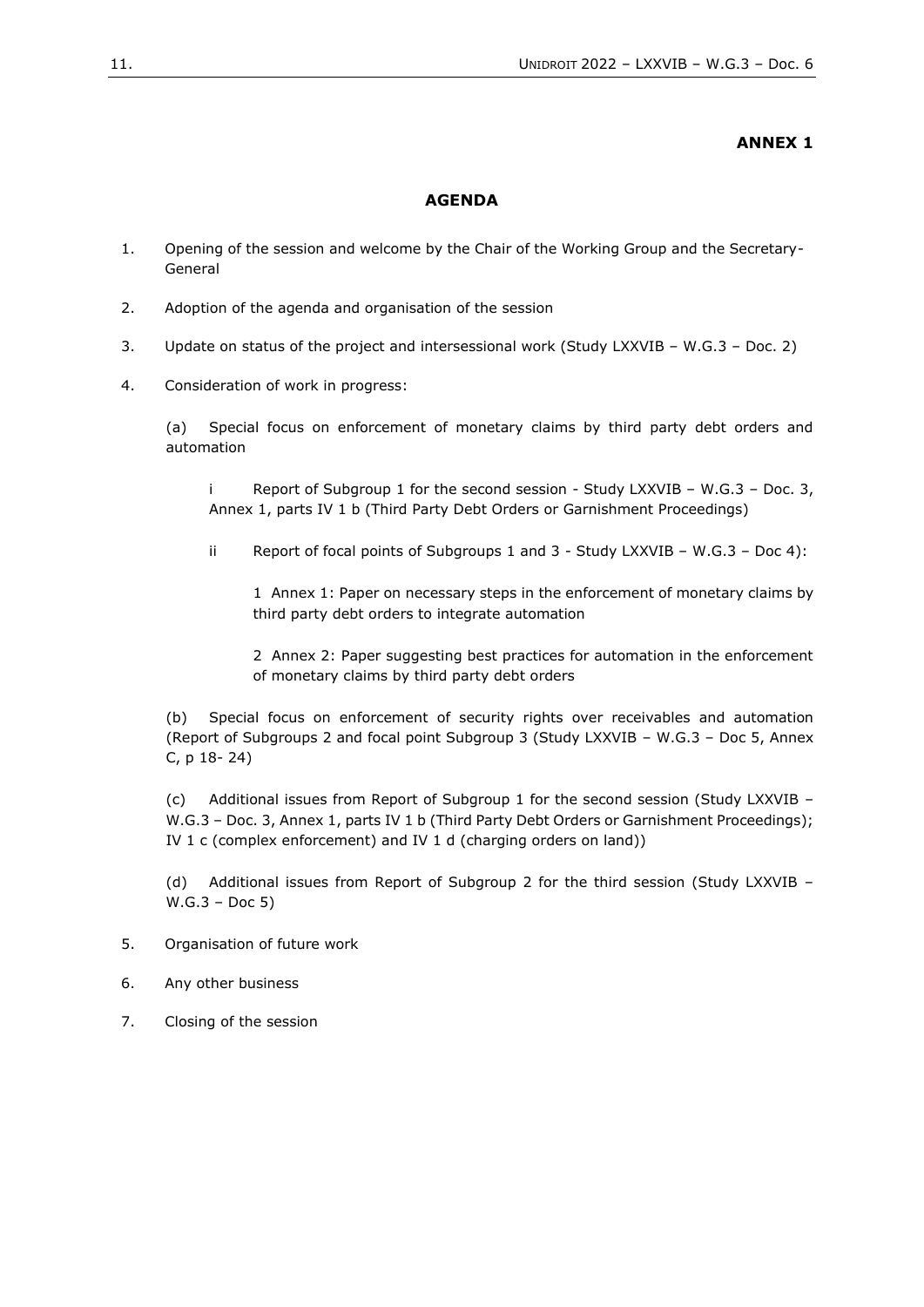# **ANNEX 2**

# **LIST OF PARTICIPANTS**

## **CHA IR**

*Ms Kathryn SABO (remotely)*

Deputy Director General & General Counsel Constitutional, Administrative and International Law Section Department of Justice Canada

## **EXPERTS**

| Ms Geneviève SAUMIER (coordinating expert)<br>(in person) | Peter M. Laing Q.C. Professor of Law<br>Faculty of Law<br>McGill University, Quebéc, Canada                                       |
|-----------------------------------------------------------|-----------------------------------------------------------------------------------------------------------------------------------|
| Mr Neil COHEN                                             | Jeffrey D. Forchelli Professor of Law                                                                                             |
| (in person)                                               | Brooklyn Law School, USA                                                                                                          |
| Mr Fernando GASCON INCHAUSTI                              | Professor of Procedural Law                                                                                                       |
| (remotely)                                                | Universidad Complutense, Madrid, Spain                                                                                            |
| Ms Carla L. REYES<br>(remotely)                           | Assistant Professor of Law<br>SMU Dedman School of Law<br>Dallas, USA                                                             |
| Mr Fábio ROCHA PINTO E SILVA                              | Pinheiro Neto Advogados                                                                                                           |
| (in person)                                               | São Paulo, Brazil                                                                                                                 |
| Ms Teresa RODRIGUEZ DE LAS HERAS BALLELL<br>(in person)   | Associate Professor of Commercial Law<br>Universidad Carlos III Madrid, Spain, Sir Roy<br>Goode's Scholar, UNIDROIT               |
| <b>Mr Felix STEFFEK</b><br>(remotely)                     | Associate Professor,<br>Co-Director of the Centre for Corporate and<br>Commercial Law,<br>Faculty of Law, University of Cambridge |
| Mr Rolf STÜRNER                                           | Emeritus Professor of Law,                                                                                                        |
| (remotely)                                                | Albert-Ludwigs-Universität Freiburg, Germany                                                                                      |

## **OBSERVER S**

| EUROPEAN BANK FOR RECONSTRUCTION AND | Ms Veronica BRADAUTANU                   |
|--------------------------------------|------------------------------------------|
| DEVELOPMENT (EBRD)                   | Principal Counsel - Corporate Governance |
| (remotely)                           |                                          |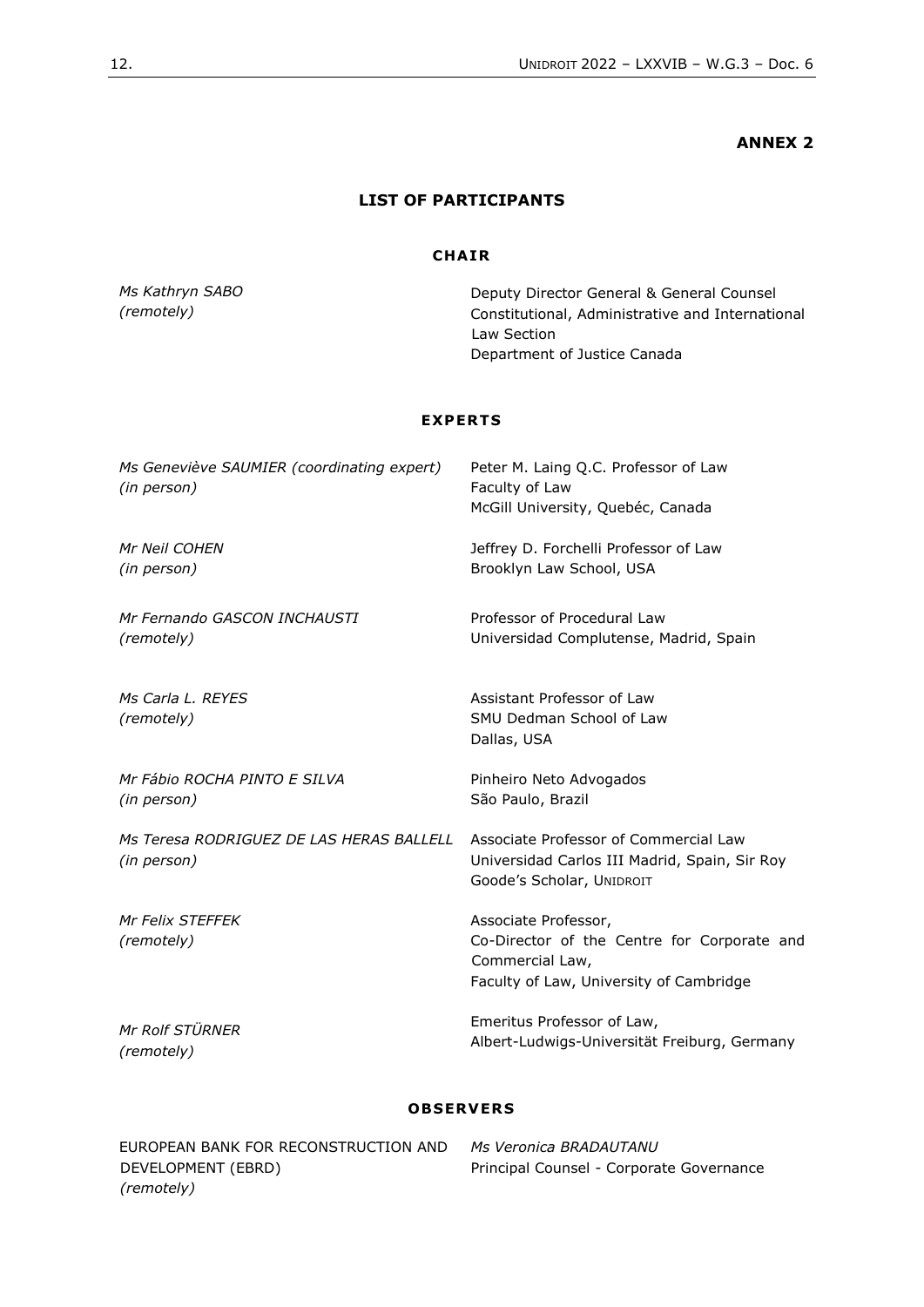*Mr Illia CHERNOHORENKO* Legal Transition Team

*Ms Patricia ZGHIBARTA* Legal Transition Team

*Ms Xandra KRAMER* Professor, University of Rotterdam

*Ms Ning ZHAO*  Senior Legal Officer

*Mr Burkhard HESS*  Founding and Executive Director Professor of Civil Law, Civil Procedure, Private International Law, European Law and Public International Law

*Ms Jeannette TRAMHEL* Senior Legal Officer Department of International Law Secretariat for Legal Affairs

*Mr Richard KOHN* Goldberg Kohn Ltd.

*Mr Jos UITDEHAAG* **Secretary** 

*Ms Samira MUSAYEVA* Legal Officer

*Mr Thomas TRASCHLER*  Legal Officer

*Ms Nina PAVLOVA MOCHEVA* Senior Financial Sector Specialist Finance, Competitiveness & Innovation Global Practice

*Mr Will PATERSON* Financial Sector Specialist Global Insolvency and Debt Resolution team *Ms Līna LONTONE* Latvia

EUROPEAN LAW INSTITUTE (ELI) *(remotely)*

HAGUE CONFERENCE ON PRIVATE INTERNATIONAL LAW (HCCH) *(remotely)*

MAX PLANCK INSTITUTE LUXEMBOURG FOR INTERNATIONAL, EUROPEAN AND REGULATORY PROCEDURAL LAW (MPI) *(remotely)*

*ORGANIZATION OF AMERICAN STATES (OAS) (remotely)* 

SECURED FINANCE NETWORK *(remotely)*

UNION INTERNATIONALE HUISSIERS DE JUSTICE (UIHJ) *(in person)*

UNITED NATIONS COMMISSION ON INTERNATIONAL TRADE LAW (UNCITRAL) *(remotely)*

WORLD BANK GROUP (WBG) *(remotely)*

ZEMGALE REGIONAL COURT *(remotely)*